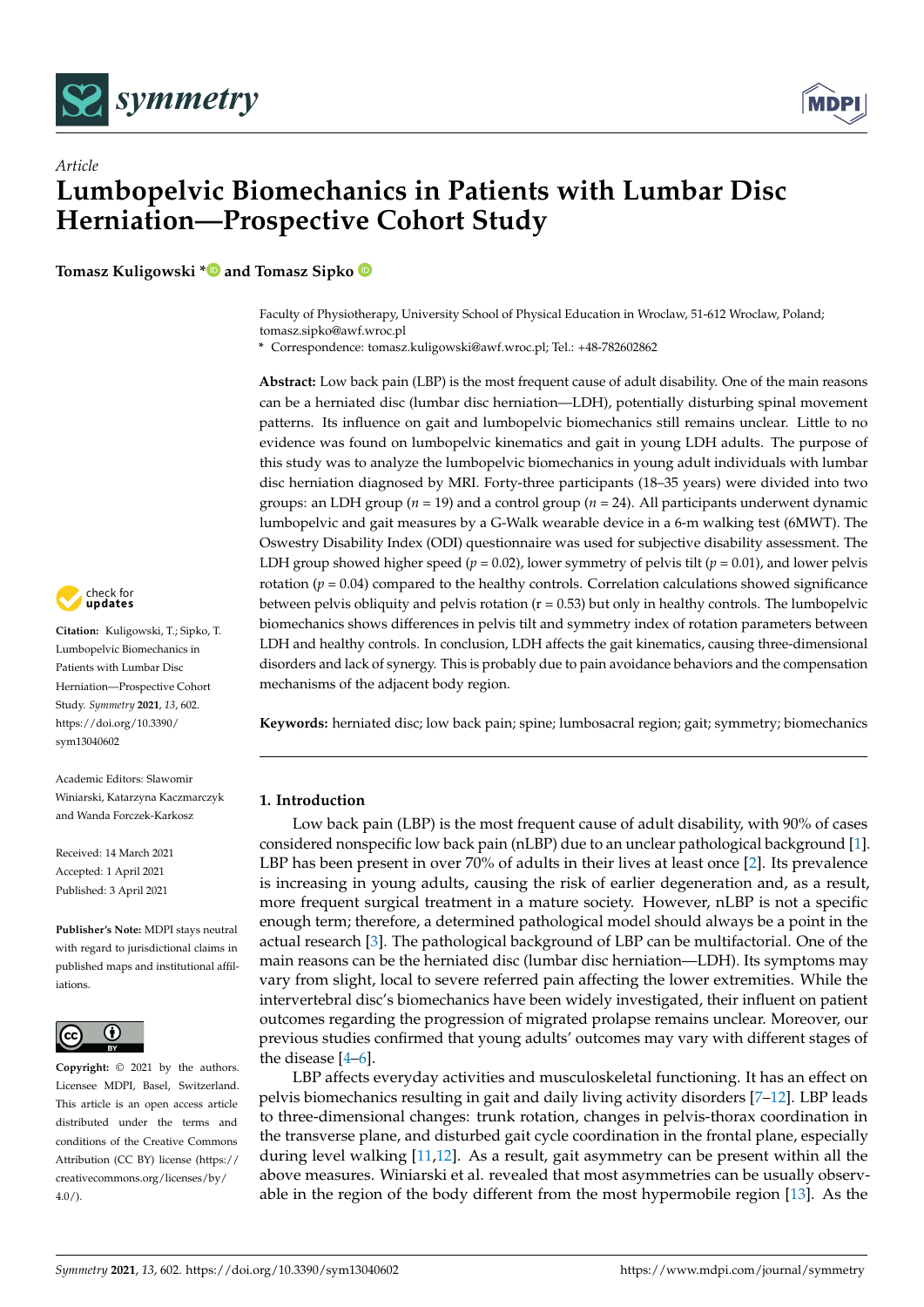segmental hypermobility can be the primary background of LDH, its biomechanics might be changed, and dynamic assessment in those cases is needed. People with LBP have a temporarily reduced range of motion (ROM) and poorer proprioception with an overall movement downturn compared to people without LBP [\[10\]](#page-6-9). Moreover, differences in lumbar lordosis angle and pelvic tilt angle in standing are usually found to be correlated in LBP individuals [\[14\]](#page-6-10). Regarding clinical evaluation, a poor correlation is yet being found between radiology imaging and clinical outcome when considering disc pathology. Due to this, physical examination seems to be an essential part. This might also be useful in finding potential predictors when analyzing spinal canal width and disc pathomechanics for planning treatment [\[15\]](#page-6-11). However, it still remains unclear whether and how much the herniated disc could affect the gait phases and components, as well as activities of daily living.

While patient-reported outcome measures (PROMs) such as the Oswestry Disability Index (ODI) or the Roland–Morris Disability Index (RMDI) correlate well with self-reported symptoms, these are mostly not standardized for age or sex [\[16\]](#page-6-12); that is why one of the main physical examination components is observation of the lumbopelvic movement and body posture. Considering the lumbopelvic region function, timed up and go (TUG) and distance walk tests are commonly applied and were proposed in this study [\[17](#page-6-13)[–20\]](#page-6-14). These tests mirror global function in a specific way with significantly less dependence on gender bias, body mass index (BMI), and age than PROMs [\[21\]](#page-6-15). As for the 6-m walk test (6MWT), none of the previous studies in the literature have investigated lumbopelvic biomechanics in young patients with LDH. Gait symmetry was defined as a consistent activity of the lower limbs being stabilized with the upper part of the body. Gait asymmetry reflects a natural functional difference between the limbs and appears to be related to the contribution of each limb to control tasks and propulsion [\[22\]](#page-6-16). The purpose of this study was to analyze the lumbopelvic biomechanics in young adult individuals with lumbar disc herniation based on MRI. We hypothesized that there might be an asymmetric lumbopelvic pattern correlated with the degenerated disc observed in gait and activities of daily living.

### **2. Materials and Methods**

### *2.1. Participant Selection*

People  $(n = 47)$  seeking treatment for their LDH were recruited from the private physiotherapy clinic and the university in the period between June and August 2020. The study was registered before the enrollment (NCT04417855) number was obtained. Before the initiation of the study, each subject was informed regarding the study form and their right to refuse to participate or to withdraw at any time. All participants provided their informed consent prior to enrolment in the study, and the study procedures were approved by the Ethics Committee of the University School of Physical Education (Wroclaw, Poland) (14/2020). Several inclusion criteria were set including being aged between 18 and 35 years; reported pain of at least 2/10 on the Numeric Rating Scale (NPRS), which resulted in subjective disability within daily living activities; single-segment lumbar herniated disc confirmed by magnetic resonance imaging (MRI); and no acute stage of the pathology. Exclusion criteria were serious spinal pathology (i.e., metastatic disease, fracture), severe spinal deformity, spinal surgery history, pregnancy, or other disorders that would affect the outcome. The control group was formed of 24 healthy, asymptomatic individuals within the same exclusion criteria (Figure [1\)](#page-2-0). Participant demographics are presented in Table [1.](#page-2-1)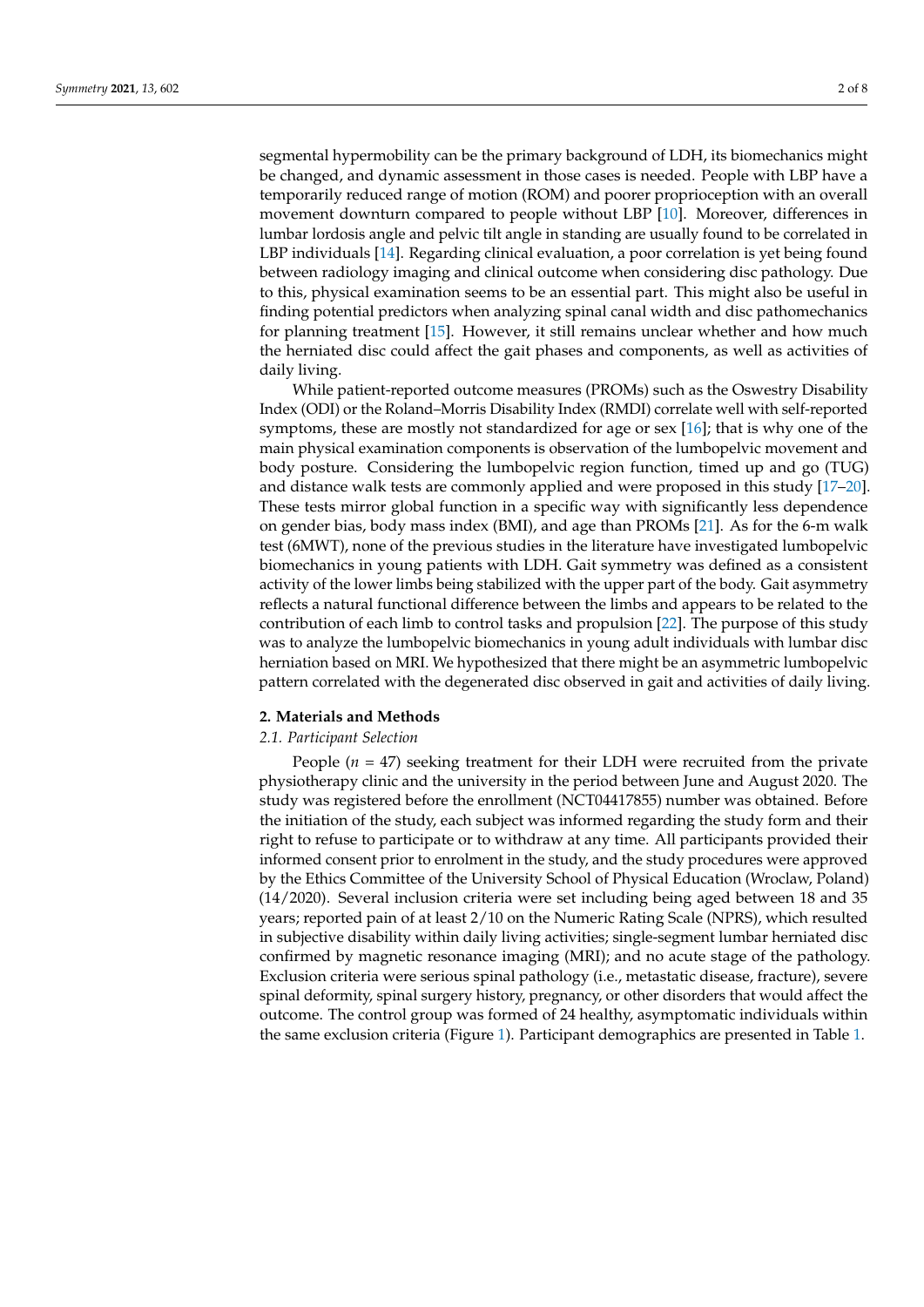<span id="page-2-0"></span>

**Figure 1.** Flow diagram of the study, illustrating derivation of the sample size. LDH—lumbar disc herniation.

| Variable       | Control Group $(n = 24)$ | LDH Group $(n = 19)$ |         |      |
|----------------|--------------------------|----------------------|---------|------|
|                | Mean $\pm$ SD            | Mean $+$ SD          | t       | p    |
| Age (years)    | $21.60 \pm 1.84$         | $29.78 + 4.40$       | $-7.64$ | 0.00 |
| Body mass (kg) | $73.40 \pm 14.13$        | $72.73 \pm 11.62$    | 0.15    | 0.87 |
| Height (cm)    | $175.35 \pm 11.09$       | $173.21 \pm 7.82$    | 0.69    | 0.49 |
| BMI            | $23.68 \pm 2.77$         | $24.20 \pm 3.27$     | $-0.53$ | 0.59 |
| ODI            |                          | $44.00 \pm 13.54$    |         |      |

<span id="page-2-1"></span>**Table 1.** Participant demographics.

BMI—body mass index, ODI—Oswestry Disability Index, "-" not applicable

### *2.2. Procedure*

All participants underwent dynamic lumbopelvic and gait measures with G-Walk (GW) by BTS Engineering. GW is a wearable device equipped with a 3-axis 16-bit accelerometer, gyro, and magnetometer in wireless Bluetooth communication with a G-Studio Software running on a PC measuring temporospatial gait analysis. The device was positioned on the fifth lumbar (L5) level during 6-m walking test (6MWT). The test was performed three times in a row, and the mean value of these was used. Every patient was tested in the same room on a flat surface with a standardized chair and margin line position. As for the 6MWT test, a 6-m margin was set. The outcome measures were performed on patients during normal gait without any walking aids. Recent literature proved the G-Sensor to be suitable for the assessment of physical activity [\[23](#page-6-17)[,24\]](#page-7-0). This study evaluated the following spatiotemporal gait parameters: symmetry index (%), walking cadence (steps/min), walking speed (m/s); three-dimensional pelvic symmetry: pelvic tilt index (%), pelvic obliquity index (%), pelvic rotation index (%). Normal values according to the guidelines of the manufacturer, BTS Bioengineering, were given in Table [2.](#page-3-0) The BTS G-Walk device is based on works based on the correlation coefficient between the mean left and right normalized anteroposterior acceleration signal [\[25\]](#page-7-1).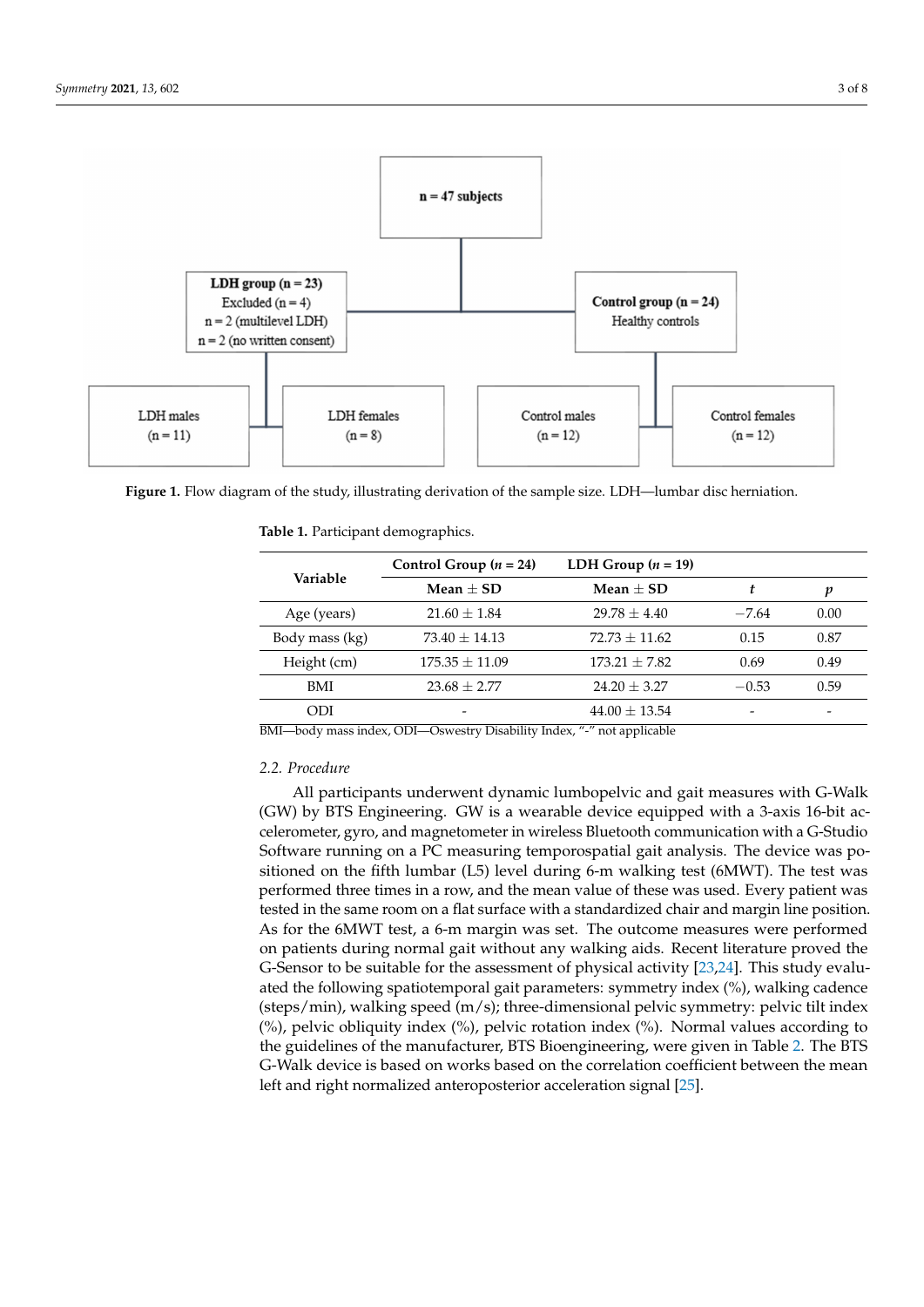|                                  | Normative                | Control Group $(n = 24)$ |        | LDH Group $(n = 19)$ |        |         |                  |
|----------------------------------|--------------------------|--------------------------|--------|----------------------|--------|---------|------------------|
| Variable                         | Mean $\pm$ SD            | Mean $\pm$ SD            | Median | Mean $\pm$ SD        | Median | t/z     | $\boldsymbol{p}$ |
| Cadence (steps/min)              | $110.4 \pm 8.4$          | $110.76 \pm 8.44$        | 109.65 | $109.6 \pm 8.4$      | 108.77 | 0.43    | 0.66             |
| Speed $(m/s)$                    | $1.36 \pm 0.17$          | $1.20 \pm 0.15$          | 1.23   | $1.42 \pm 0.37$      | 1.36   | $-2.30$ | $0.02*$          |
| Symmetry Index                   | $90 - 100$ <sup>a</sup>  | $95.35 \pm 3.13$         | 96.92  | $92.91 \pm 7.13$     | 95.53  | 1.47    | 0.14             |
| Left Stride Duration (s)         | $1.09 \pm 0.8$           | $1.09 \pm 0.08$          | 1.10   | $1.10 \pm 0.08$      | 1.13   | $-1.08$ | 0.28             |
| <b>Right Stride Duration (s)</b> | $1.09 \pm 0.8$           | $1.09 \pm 0.07$          | 1.10   | $1.11 \pm 0.07$      | 1.13   | $-1.08$ | 0.28             |
| Left Stance Duration (%)         | $62.2 \pm 1.4$           | $61.71 \pm 1.68$         | 61.15  | $61.18 \pm 2.84$     | 61.43  | $-0.07$ | 0.94             |
| Right Stance Duration (%)        | $65.1 \pm 3.6$           | $61.42 \pm 1.39$         | 61.47  | $61.17 \pm 1.67$     | 61.63  | $-0.22$ | 0.83             |
| Left Swing Duration (%)          | $33.8 \pm 1.4$           | $38.28 \pm 1.68$         | 38.85  | $38.81 \pm 2.84$     | 38.57  | 0.09    | 0.93             |
| Right Swing Duration (%)         | $33.3 \pm 1.9$           | $38.57 \pm 1.39$         | 38.53  | $38.82 \pm 1.67$     | 38.37  | 0.22    | 0.83             |
| First Left Double Support (%)    | $16.7 \pm 2.0$           | $11.69 \pm 1.34$         | 11.55  | $10.91 \pm 1.66$     | 11.33  | 1.08    | 0.28             |
| First Right Double Support (%)   | $16.4 \pm 1.4$           | $11,41 \pm 1.31$         | 11.23  | $11.23 \pm 1.64$     | 11.37  | $-0.20$ | 0.84             |
| Left Single Support (%)          |                          | $38.51 \pm 1.42$         | 38.72  | $39.10 \pm 2.02$     | 38.87  | $-0.86$ | 0.39             |
| Right Single Support (%)         | $\overline{\phantom{0}}$ | $38.24 \pm 1.44$         | 38.65  | $38.99 \pm 2.60$     | 38.50  | $-0.44$ | 0.66             |
| TILT-Symmetry Index (%)          | >40 <sup>a</sup>         | $73.79 \pm 13.87$        | 77.38  | $59.3 \pm 21.97$     | 61.10  | 2.58    | 0.01             |
| OBLIQUITY-Symmetry Index (%)     | $80 - 100$ <sup>a</sup>  | $97.64 \pm 1.68$         | 98.43  | $96.29 \pm 3.03$     | 97.47  | 1.76    | 0.08             |
| ROTATION—Symmetry Index (%)      | $80 - 100$ <sup>a</sup>  | $95.74 \pm 8.21$         | 98.38  | $95.86 \pm 3.49$     | 97.17  | 2.07    | 0.04             |

<span id="page-3-0"></span>**Table 2.** Mean, standard deviation (SD), and medians of gait kinematics within and between the groups (*t*-test and Mann–Whitney test) and normative values for preferred speed.

\* *t*-test, LDH—lumbar disc herniation, Normative—suggested by Pietraszewski et al., <sup>a</sup>—values suggested by BTS Bioengineering, "-" not applicable.

#### *2.3. Assessment of Function*

The ODI questionnaire was used to assess the subjective level of disability. It contains 10 sections related to daily activities, scored 0–5 points each. The overall score is interpreted as the following: from minimal disability (0–20%) to crippled/bed-bound (80–100%) [\[26\]](#page-7-2). This questionnaire was used in the Polish language version.

### *2.4. Statistical Analysis*

All statistical calculations were performed using Statistica 12.5 software, developed by StatSoft. Power analysis (0.8) and sample size determination were performed before the study. With the assumption of a clinically significant effect size of a 10% asymmetry index in gait kinematics [\[13\]](#page-6-8), the sample size of 20 participants was found to be sufficiently acceptable to provide a study design at  $p < 0.05$ . The Shapiro–Wilk test was used for the calculation of normality. Descriptive statistics, mean and standard deviations, and medians were presented for the groups. Cohen's d statistics were calculated [\[27\]](#page-7-3). The parametric t-test was used to calculate the differences between the LDH group and the control group in walking cadence and speed, and the nonparametric Mann–Whitney U test for the kinematic variables. Spearman's Rho analysis was used to determine the correlation between the variables.

# **3. Results**

The Shapiro–Wilk test revealed the normal distribution of the results of both groups in speed (W = 0.92–0.96, *p* = 0.14–0.17) and cadence (W = 0.93–0.96, *p* = 0.21–32) only. There were no significant differences in kinematic parameters of gait between males and females in both groups ( $p > 0.05$ ). Patients in the LDH group were significantly older than in the control group (*p* < 0.0001). There were no differences in body mass, height, or BMI index between the groups  $(p > 0.05)$  (Table [1\)](#page-2-1).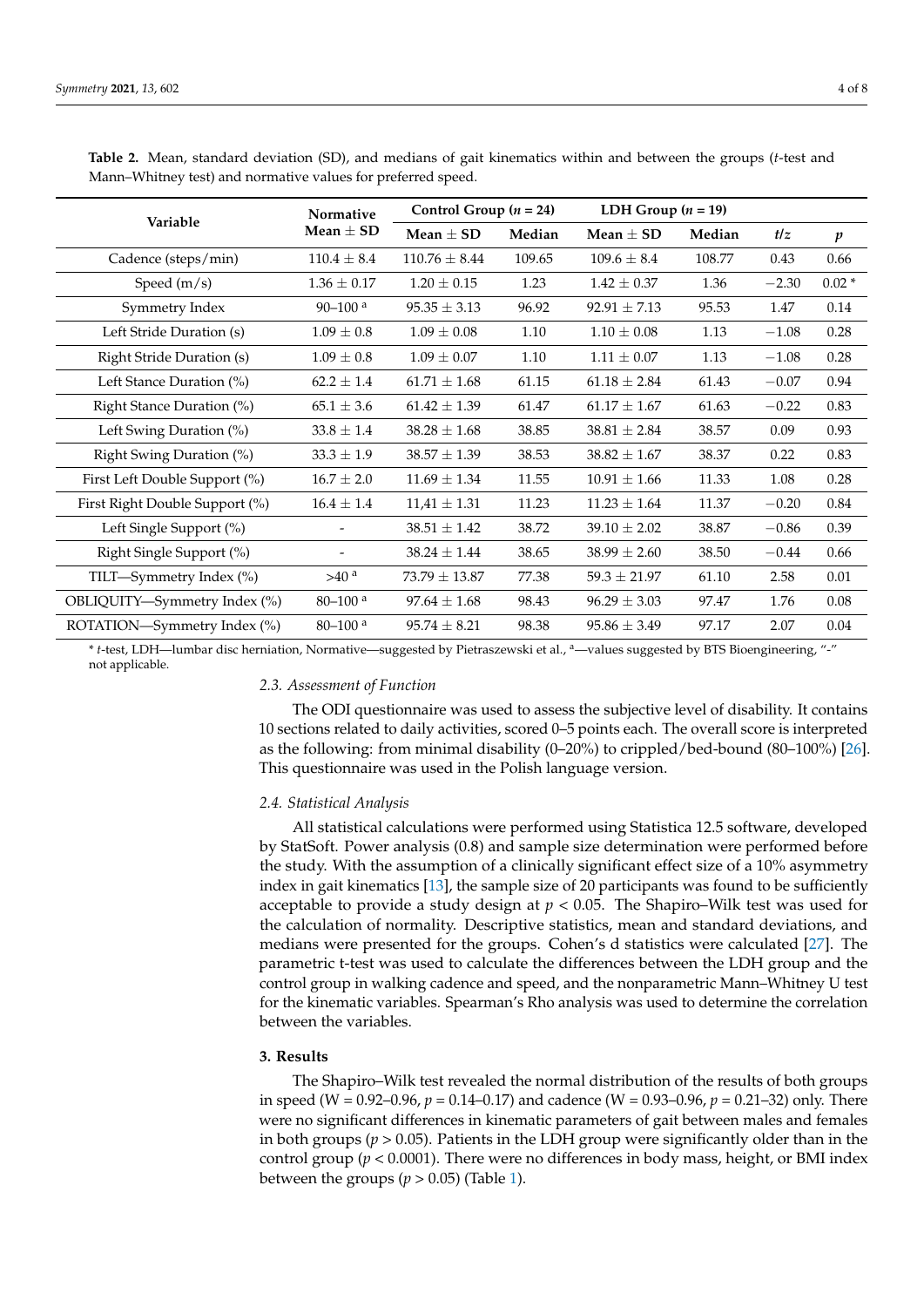There were only three differences between the control and LDH group. The LDH group presented a significantly higher speed of gait than the control group ( $p = 0.02$ );  $d = 0.75$ ), but cadence was the same in both groups ( $p > 0.05$ ). The symmetry index of pelvis tilt was significantly lower in LDH patients than in the control group ( $p = 0.01$ ;  $d = 0.769$ ). The symmetry index of rotation was significantly lower in LDH patients than in the control group ( $p = 0.04$ ;  $d = 0.02$ ) (Table [2\)](#page-3-0).

There were no differences between the groups in the symmetry index of pelvis obliquity and symmetry index of gait ( $p > 0.05$ ). There were no differences between groups in stride stance or swing duration in the left and right side ( $p > 0.05$ ). There were also no differences between groups in double and single support in the left and right side ( $p > 0.05$ ) (Table [2\)](#page-3-0). The suggested normative values for spatiotemporal parameters are included in Table [2](#page-3-0) [\[28\]](#page-7-4).

There was a significant correlation between pelvis obliquity and pelvis rotation symmetry index only in the control group. There were no correlations between ODI and the symmetry indexes of the pelvis in the LDH group (Table [3\)](#page-4-0).

| Variable  | Control Group $(n = 24)$ |           | LDH Group $(n = 19)$ |             |           |          |            |
|-----------|--------------------------|-----------|----------------------|-------------|-----------|----------|------------|
|           | <b>TILT</b>              | Obliquity | Rotation             | <b>TILT</b> | Obliquity | Rotation | <b>ODI</b> |
| TILT      | 1.00                     | 0.23      | $-0.12$              | 1.00        | 0.20      | 0.26     | $-0.14$    |
| Obliquity | 0.23                     | 1.00      | $0.53*$              | 0.20        | 1.00      | 0.20     | 0.30       |
| Rotation  | $-0.12$                  | $0.53*$   | 1.00                 | 0.26        | 0.20      | 1.00     | 0.11       |
| ODI       | -                        | -         |                      | $-0.14$     | 0.30      | 0.11     | 1.00       |

<span id="page-4-0"></span>**Table 3.** Spearman's rho correlation between the measured parameters in both groups.

\* *p* < 0.05, ODI—Oswestry disability index, LDH—lumbar disc herniation, "-" not applicable

# **4. Discussion**

While LBP affects the majority of adults in society, with its common symptoms causing functional disability, its clinical background still remains an object of interest for many researchers. Gait stands among the main daily living activities and throughout significant pain and other neurophysiological impairments caused by LBP, it can be challenging for people regardless of their age [\[29\]](#page-7-5). In our study, we compared lumbopelvic biomechanics in LDH people and healthy individuals in the control group in basic everyday living tasks using the 6MWT and TUG tests.

Similar to other researchers, we confirmed the differences in lower back region dynamic parameters [\[30,](#page-7-6)[31\]](#page-7-7). Our findings focus mainly on three variables that were significantly different between the groups. LDH patients completed the procedure with higher speed than the controls, while the cadence was similar and not statistically significant. This mechanism is present probably due to poorer body control of the lower back region and to larger pelvis rotation than healthy controls, which makes gait also non-ergonomic. This was also confirmed by Dieen et al. [\[32\]](#page-7-8). Madadi-Shad et al. also found it to be similar; however, no females were recruited to the experiment, and the LBP term was not precisely specified [\[31\]](#page-7-7). The opposite result, decreased spatiotemporal gait parameters, was obtained by Bonab et al. in their study within LDH group; however, the difference could be related to the age of the research group (25–65) which should be taken into account and improved in further research [\[33\]](#page-7-9).

Our study also revealed that a herniated lumbar disc significantly affects the pelvis tilt parameter. Lower scores obtained by the LDH individuals showed worse lumbopelvic region control in the sagittal plane during walking and the need for more compensation mechanisms in other body regions, what could increase the walking speed variable. Similar observations were recorded by Huang et al.; moreover, they experienced more compensation in the extremities and thoracic region of the spine [\[34\]](#page-7-10). The compensation phenomenon was also described by Winiarski et al. [\[13,](#page-6-8)[35\]](#page-7-11). Recently, Rum et al. evaluated the correlation of LBP with gait kinematics and showed that LBP causes wider and more variable trunk motion, which is similar to our observation [\[36\]](#page-7-12). Furthermore, Gombatto et al. observed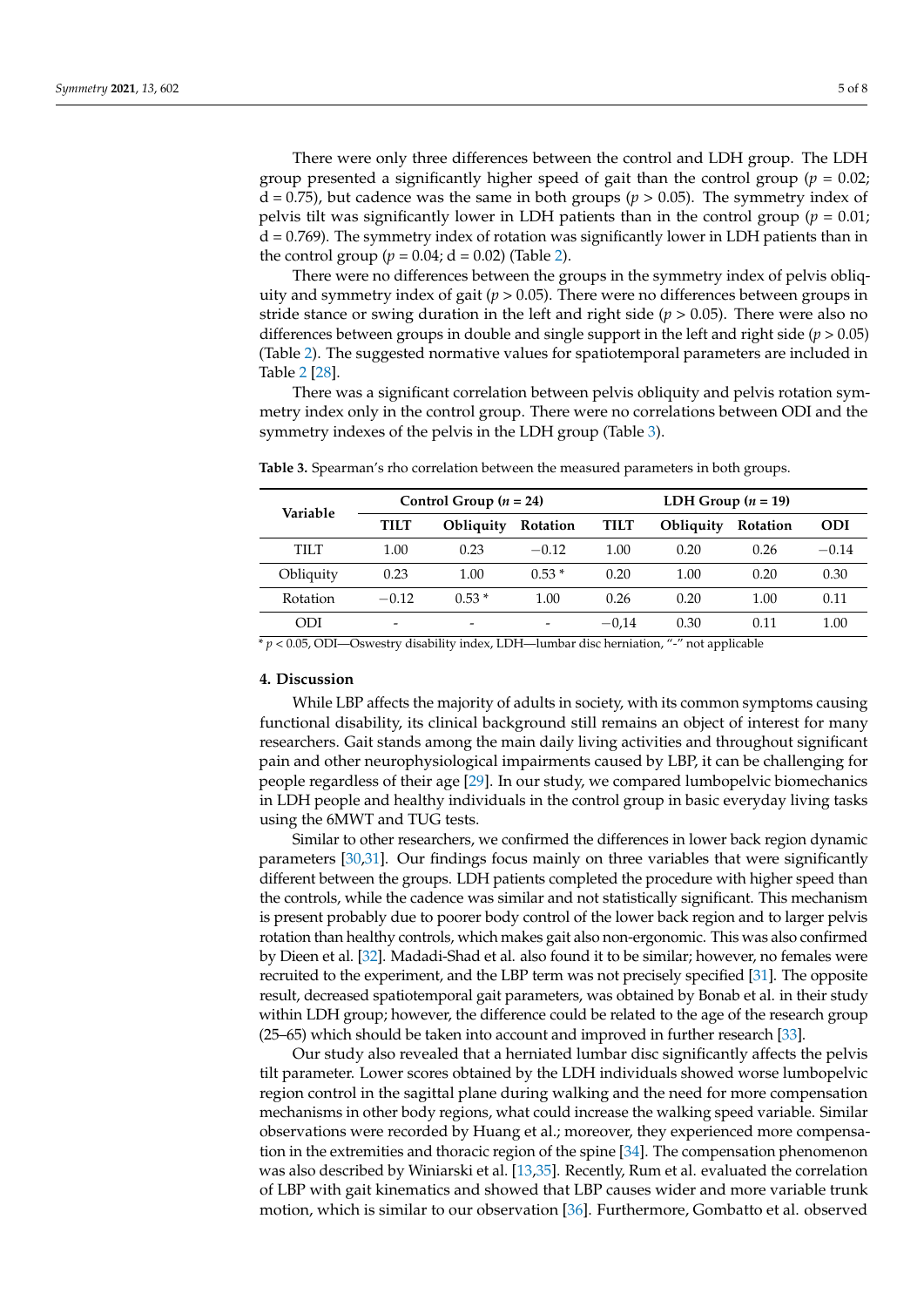differences in lumbar subregion motion in people with LBP [\[37\]](#page-7-13). They showed that there can be less upper lumbar motion than in healthy controls. This confirms that the adjacent regions' compensation can also be related to increased back muscle activity in the majority of individuals with LBP [\[1\]](#page-6-0). Restriction of lumbar region motion in daily living activities was also confirmed by Kuai et al. [\[11\]](#page-6-7). They also point to the correlation of restriction with the pelvis kinematics.

Another variable related to the previous two is the symmetry index of rotation which has given a lower score in people with LDH. The correlation calculations were found to be statistically significant between pelvis rotation and obliquity, but only in healthy controls. The LDH people did not show this kind of synergy in the lumbopelvic region. These proved that their pelvis kinematics are less efficient due to poor proprioception and probably pain-avoiding mechanisms. That background was confirmed in a different study where we observed that chronic pain intensity played an important role in decreasing ground reaction peak force and increasing time to peak in the sit-to-stand task in LBP patients [\[38\]](#page-7-14). This study suggested three main directions for rehabilitation programs: pain reduction, postural improvement, and the coordination of the sit-to-stand strategy. Gait disturbances of kinematic pelvis asymmetry in the LDH group appear to be one more clinical problem to resolve in transfer ability.

Our study did not reveal differences in other lumbopelvic parameters in LDH people and healthy controls. This might be due to the young age (18–35) and/or the subacute chronic stage of the disease. Although we did not find differences in other analyzed parameters, the LDH needs further research on gait and lumbopelvic biomechanics.

### *Limitations and Future Directions*

The patient's age and the exact duration of the disability could be important factors in the chronification process that might affect the kinematic lumbopelvic pattern observed in gait LDH patients. We did not obtain the information about the exact duration of the disability. Due to the loss of proprioception, it could be a substantial factor in further analysis. The observational group (LDH) size needs to be expanded to show more statistical differences between the parameters. The LDH topic lacks the literature necessary to answer many questions, such as if the direction of migrated disc material could be important in understanding gait biomechanics and the influence of daily living activities, taking into account its pathological factors. While the correlation of radiological imaging and patients' clinical outcome remains challenging due to many factors, expanded clinical examination is needed. In addition, no follow-up in gait reeducation was included in our study and should be improved in further research.

### **5. Conclusions**

An important conclusion that can be drawn from this paper is that the lumbopelvic biomechanics show differences in pelvis tilt and the symmetry index of rotation parameters between LDH and healthy controls. In conclusion, LDH affects the gait kinematics causing three-dimensional disorders and lack of synergy. This is probably due to pain avoidance behaviors and the compensation mechanisms of the adjacent body region. No differences were found in other parameters, and further research is needed.

**Author Contributions:** Conceptualization, T.K. and T.S.; methodology, T.K and T.S.; software, T.K.; validation, T.S.; formal analysis, T.K.; investigation, T.K.; resources, T.K.; data curation, T.S.; writing original draft preparation, T.K. and T.S.; writing—review and editing, T.K. and T.S.; visualization, T.K.; supervision, T.S.; project administration, T.K. All authors have read and agreed to the published version of the manuscript.

**Funding:** No funding has contributed to this conception of this manuscript.

**Data Availability Statement:** The data presented in this study are available on request from corresponding author.

**Conflicts of Interest:** The authors declare no conflict of interest.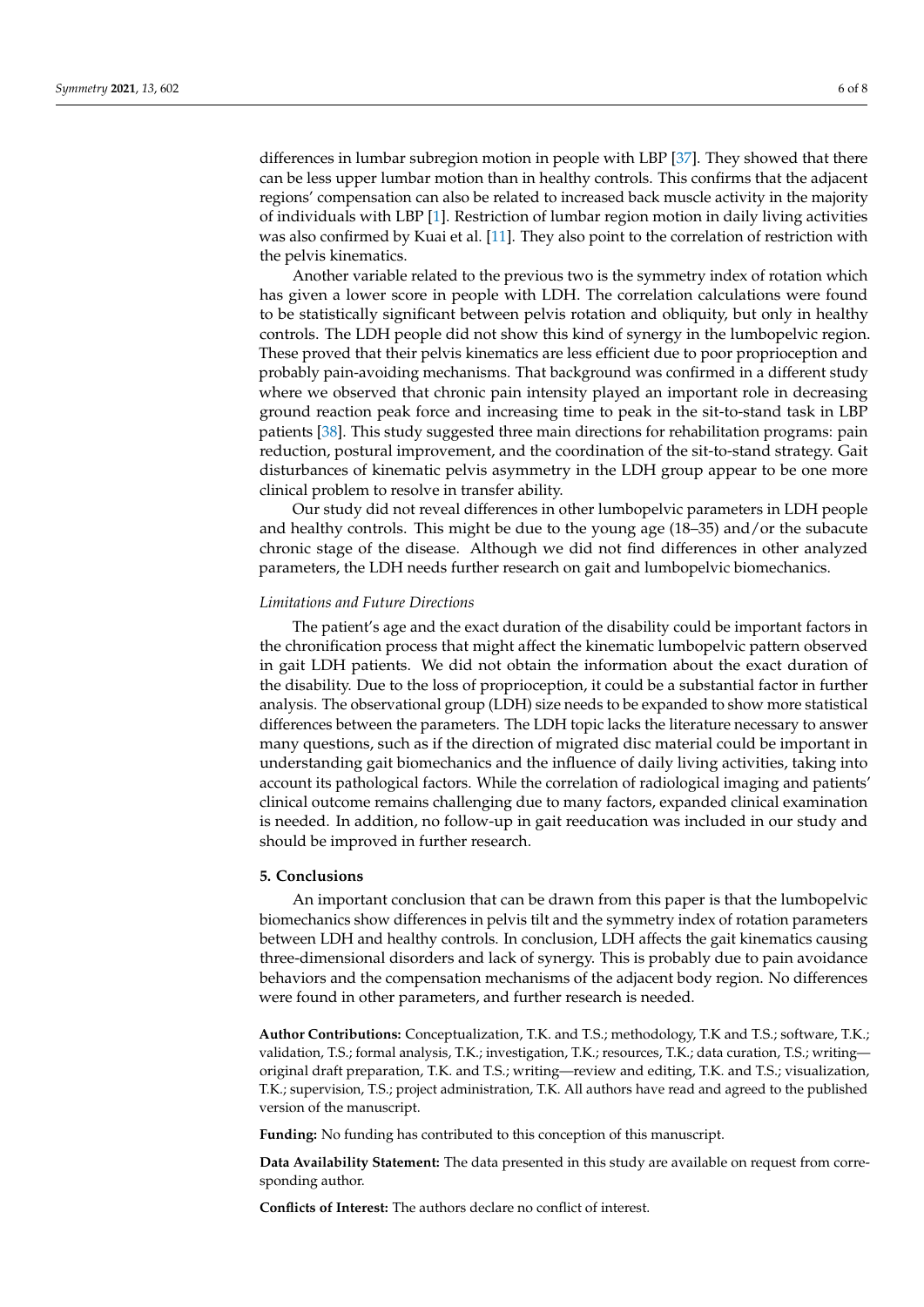# **References**

- <span id="page-6-0"></span>1. Lima, M.; Ferreira, A.S.; Reis, F.J.J.; Paes, V.; Meziat-Filho, N. Chronic low back pain and back muscle activity during functional tasks. *Gait Posture* **2018**, *61*, 250–256. [\[CrossRef\]](http://doi.org/10.1016/j.gaitpost.2018.01.021) [\[PubMed\]](http://www.ncbi.nlm.nih.gov/pubmed/29413793)
- <span id="page-6-1"></span>2. Kuai, S.; Liao, Z.; Zhou, W.; Guan, X.; Ji, R.; Zhang, R.; Guo, D.; Liu, W. The Effect of Lumbar Disc Herniation on Musculoskeletal Loadings in the Spinal Region During Level Walking and Stair Climbing. *Med. Sci. Monit.* **2017**, *23*, 3869–3877. [\[CrossRef\]](http://doi.org/10.12659/MSM.903349) [\[PubMed\]](http://www.ncbi.nlm.nih.gov/pubmed/28796755)
- <span id="page-6-2"></span>3. Kim, C.-Y.; Choi, J.-D.; Kim, S.-Y.; Oh, D.-W.; Kim, J.-K.; Park, J.-W. Comparison between muscle activation measured by electromyography and muscle thickness measured using ultrasonography for effective muscle assessment. *J. Electromyogr. Kinesiol.* **2014**, *24*, 614–620. [\[CrossRef\]](http://doi.org/10.1016/j.jelekin.2014.07.002) [\[PubMed\]](http://www.ncbi.nlm.nih.gov/pubmed/25088820)
- <span id="page-6-3"></span>4. Kuligowski, T.; Dębiec-Bąk, A.; Skrzek, A. Effectiveness of traction in young patients representing different stages of degenerative disc disease. *Ortop. Traumatol. Rehabil.* **2019**, *21*, 187–195. [\[CrossRef\]](http://doi.org/10.5604/01.3001.0013.2925)
- 5. Kuligowski, T.; Dębiec-Bąk, A.; Skrzek, A. Mobilisation efficacy in young patients with different stages of degenerative disc disease. *J. Back Musculoskelet. Rehabil.* **2020**, *33*, 913–918. [\[CrossRef\]](http://doi.org/10.3233/BMR-181219)
- <span id="page-6-4"></span>6. Kuligowski, T.; Cieślik, B.; Nowicka, Z. Functional outcomes in relation with the progression level in young degenerative disc disease patients. *Fizjoterapia* **2017**, *24*, 9–12. [\[CrossRef\]](http://doi.org/10.1515/physio-2016-0009)
- <span id="page-6-5"></span>7. Yazdani, S.; Dizji, E.; Alizadeh, F.; Hassanlouei, H. Effect of chronic idiopathic low back pain on the kinetic gait characteristics in different foot masks. *J. Biomech.* **2018**, *79*, 243–247. [\[CrossRef\]](http://doi.org/10.1016/j.jbiomech.2018.08.013)
- 8. Koch, C.; Hänsel, F. Chronic non-specific low back pain and motor control during gait. *Front. Psychol.* **2018**, *9*, 2236. [\[CrossRef\]](http://doi.org/10.3389/fpsyg.2018.02236)
- 9. Bagheri, R.; Parhampour, B.; Pourahmadi, M.; Fazeli, S.H.; Takamjani, I.E.; Akbari, M.; Dadgoo, M. The effect of core stabilization exercises on trunk–pelvis three-dimensional kinematics during gait in non-specific chronic low back pain. *Spine* **2019**, *44*, 927–936. [\[CrossRef\]](http://doi.org/10.1097/BRS.0000000000002981)
- <span id="page-6-9"></span>10. Laird, R.A.; Gilbert, J.; Kent, P.; Keating, J.L. Comparing lumbo-pelvic kinematics in people with and without back pain: A systematic review and meta-analysis. *BMC Musculoskelet. Disord.* **2014**, *15*, 229. [\[CrossRef\]](http://doi.org/10.1186/1471-2474-15-229)
- <span id="page-6-7"></span>11. Kuai, S.; Zhou, W.; Liao, Z.; Ji, R.; Guo, D.; Zhang, R.; Liu, W. Influences of lumbar disc herniation on the kinematics in multi-segmental spine, pelvis, and lower extremities during five activities of daily living. *BMC Musculoskelet. Disord.* **2017**, *18*, 216. [\[CrossRef\]](http://doi.org/10.1186/s12891-017-1572-7)
- <span id="page-6-6"></span>12. Kuai, S.; Guan, X.; Liu, W.; Ji, R.; Xiong, J.; Wang, D.; Zhou, W. Prediction of the spinal musculoskeletal loadings during level walking and stair climbing after two types of simulated interventions in patients with lumbar disc herniation. *J. Health Eng.* **2019**, *2019*, 6406813. [\[CrossRef\]](http://doi.org/10.1155/2019/6406813)
- <span id="page-6-8"></span>13. Winiarski, S.; Rutkowska-Kucharska, A.; Pozowski, A.; Aleksandrowicz, K. A new method of evaluating the symmetry of movement used to assess the gait of patients after unilateral total hip replacement. *Appl. Bionics Biomech.* **2019**, *2019*, 7863674. [\[CrossRef\]](http://doi.org/10.1155/2019/7863674)
- <span id="page-6-10"></span>14. Misir, A.; Kizkapan, T.B.; Tas, S.K.; Yildiz, K.I.; Ozcamdalli, M.; Yetis, M. Lumbar spine posture and spinopelvic parameters change in various standing and sitting postures. *Eur. Spine J.* **2019**, *28*, 1072–1081. [\[CrossRef\]](http://doi.org/10.1007/s00586-018-5846-z)
- <span id="page-6-11"></span>15. Corniola, M.-V.; Stienen, M.N.; Joswig, H.; Smoll, N.R.; Schaller, K.; Hildebrandt, G.; Gautschi, O.P. Correlation of pain, functional impairment, and health-related quality of life with radiological grading scales of lumbar degenerative disc disease. *Acta Neurochir.* **2016**, *158*, 499–505. [\[CrossRef\]](http://doi.org/10.1007/s00701-015-2700-5)
- <span id="page-6-12"></span>16. Joswig, H.; Stienen, M.N.; Smoll, N.R.; Corniola, M.V.; Chau, I.; Schaller, K.; Hildebrandt, G.; Gautschi, O.P. Patients' preference of the timed up and go test or patient-reported outcome measures before and after surgery for lumbar degenerative disk disease. *World Neurosurg.* **2017**, *99*, 26–30. [\[CrossRef\]](http://doi.org/10.1016/j.wneu.2016.11.039)
- <span id="page-6-13"></span>17. Bennell, K.L.; Dobson, F.; Hinman, R.S. Measures of physical performance assessments: Self-Paced Walk Test (SPWT), Stair Climb Test (SCT), Six-Minute Walk Test (6MWT), Chair Stand Test (CST), Timed Up & Go (TUG), Sock Test, Lift and Carry Test (LCT), and Car Task. *Arthritis Care Res.* **2011**, *63*, S350–S370. [\[CrossRef\]](http://doi.org/10.1002/acr.20538)
- 18. Bohannon, R.W. Reference values for the timed up and go test: A descriptive meta-analysis. *J. Geriatr. Phys. Ther.* **2006**, *29*, 64–68. [\[CrossRef\]](http://doi.org/10.1519/00139143-200608000-00004)
- 19. Christopher, A.; Kraft, E.; Olenick, H.; Kiesling, R.; Doty, A. The reliability and validity of the timed up and go as a clinical tool in individuals with and without disabilities across a lifespan: A systematic review. *Disabil. Rehabil.* **2019**, 1–15. [\[CrossRef\]](http://doi.org/10.1080/09638288.2019.1682066)
- <span id="page-6-14"></span>20. D'Addio, G.; Donisi, L.; Pagano, G.; Improta, G.; Biancardi, A.; Cesarelli, M. Agreement between opal and G-walk wearable inertial systems in gait analysis on normal and pathological subjects. In Proceedings of the Annual International Conference of the IEEE Engineering in Medicine and Biology Society, EMBS, Berlin, Germany, 23–27 July 2019; pp. 3286–3289.
- <span id="page-6-15"></span>21. Gautschi, O.P.; Smoll, N.R.; Joswig, H.; Corniola, M.V.; Schaller, K.; Hildebrandt, G.; Stienen, M.N. Influence of age on pain intensity, functional impairment and health-related quality of life before and after surgery for lumbar degenerative disc disease. *Clin. Neurol. Neurosurg.* **2016**, *150*, 33–39. [\[CrossRef\]](http://doi.org/10.1016/j.clineuro.2016.08.024)
- <span id="page-6-16"></span>22. Sadeghi, H.; Allard, P.; Prince, F.; Labelle, H. Symmetry and limb dominance in able-bodied gait: A review. *Gait Posture* **2000**, *12*, 34–45. [\[CrossRef\]](http://doi.org/10.1016/S0966-6362(00)00070-9)
- <span id="page-6-17"></span>23. Del Din, S.; Godfrey, A.; Rochester, L. Validation of an accelerometer to quantify a comprehensive battery of gait characteristics in healthy older adults and Parkinson's disease: Toward clinical and at home use. *IEEE J. Biomed. Health Inform.* **2015**, *20*, 838–847. [\[CrossRef\]](http://doi.org/10.1109/JBHI.2015.2419317) [\[PubMed\]](http://www.ncbi.nlm.nih.gov/pubmed/25850097)